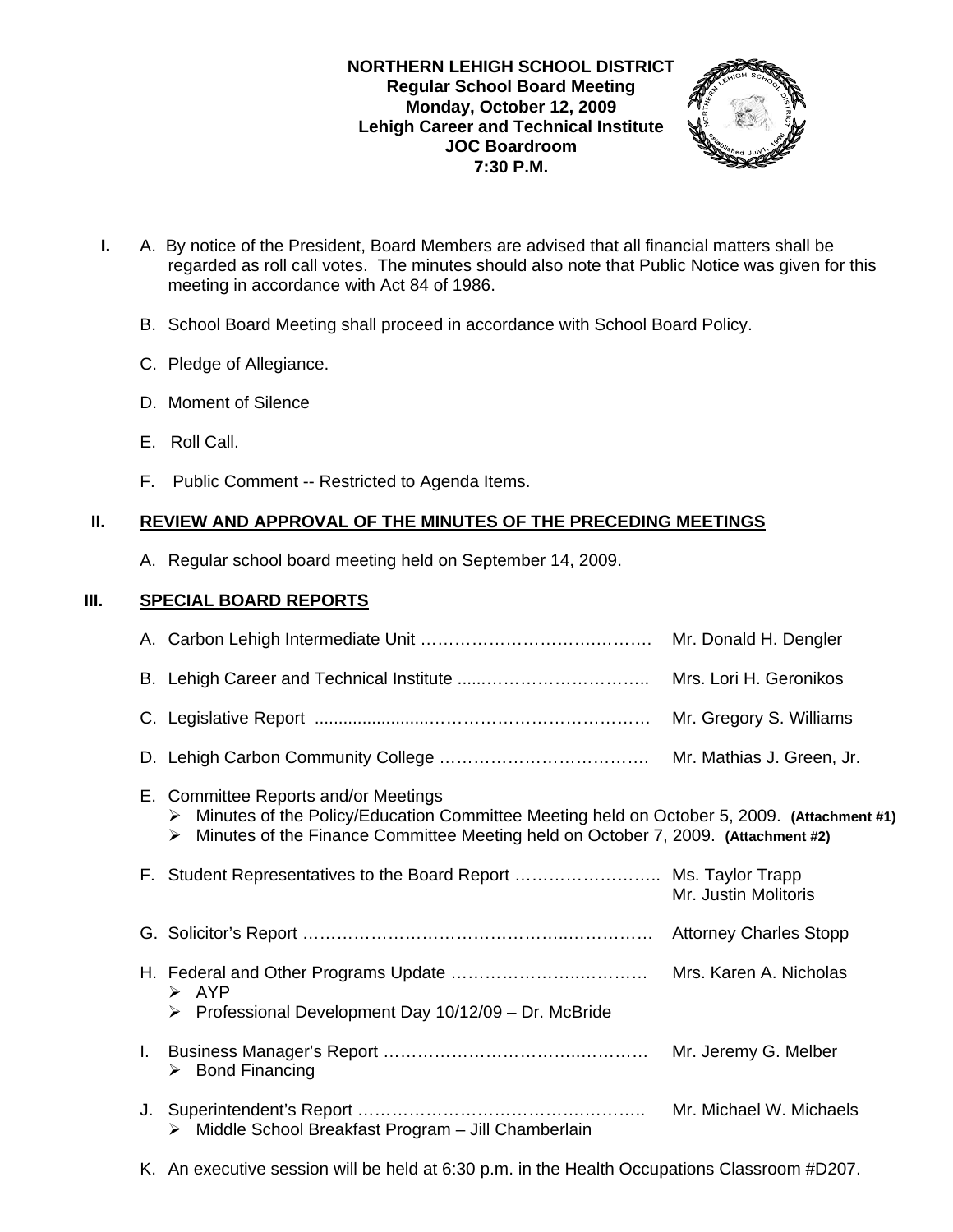#### **IV. PERSONNEL**

### A. Appointments – Non-Instructional

| a. Patricia Ingles<br>Assignment: | High School Special Education Aide replacing Dawn                                                                                                                                                                                 |
|-----------------------------------|-----------------------------------------------------------------------------------------------------------------------------------------------------------------------------------------------------------------------------------|
|                                   | Wehr who resigned                                                                                                                                                                                                                 |
| Salary:                           | \$11.05/Per Hour/6 1/2 Hours Per Day/180 Student Days<br>plus additional 20 Hrs or Staff Development according to<br>language in Memorandum of Understanding<br>(2008-2012 Educational Support Staff Memorandum of Understanding) |
| Effective:                        | September 21, 2009                                                                                                                                                                                                                |
| b. Harold Kline                   |                                                                                                                                                                                                                                   |
| Assignment:                       | Second Shift Maintenance Position replacing Earl<br>Snyder who retired                                                                                                                                                            |
| Salary:                           | \$9.00/Hr./ Tuesday thru Saturday 2:30 PM - 11:00 PM                                                                                                                                                                              |
| Effective:                        | October 12, 2009                                                                                                                                                                                                                  |

#### B. Co-Curricular Appointments 2009-2010

| Candice Saville  | Freshman Class Advisor | \$606.83 |
|------------------|------------------------|----------|
| Angela Shoemaker | Freshman Class Advisor | \$606.83 |

#### C. Co-Curricular Volunteers 2009-2010

 Richard Roberts III\* Assistant Boys Basketball Coach  **\*Pending Verification of Missing Documents**

#### D. Salary Adjustments

Acknowledge the following teacher who has completed the requirements per the Collective Bargaining Agreement that would entitle her to a salary increase for the 2009-2010 school year:

| Camille Vernarr |              |
|-----------------|--------------|
| From:           | Step $5B+24$ |
| To∶             | Step 5M      |

#### E. Family Medical Leave

- 1. Approve the request of Beverly Rupert, High School Second Shift Custodian, to take a 12 week Family Medical Leave beginning on September 21, 2009 for medical reasons. She will be using her accumulated sick days and other paid leave in conjunction with the FMLA leave. After her FMLA leave has expired she is requesting an unpaid leave of absence until she is released from her doctor to return to work. Anticipated release date is December 1, 2009.
- F. Unpaid Volunteers

Approve the following unpaid volunteer aides in the Peters Elementary School for the 2009- 2010 school year: Robin Blocker, Lori-Beth Guelcher, Shelly Long, JoAnne Sipos, and Kathy Yelinek.

G. Game Workers – 2009-2010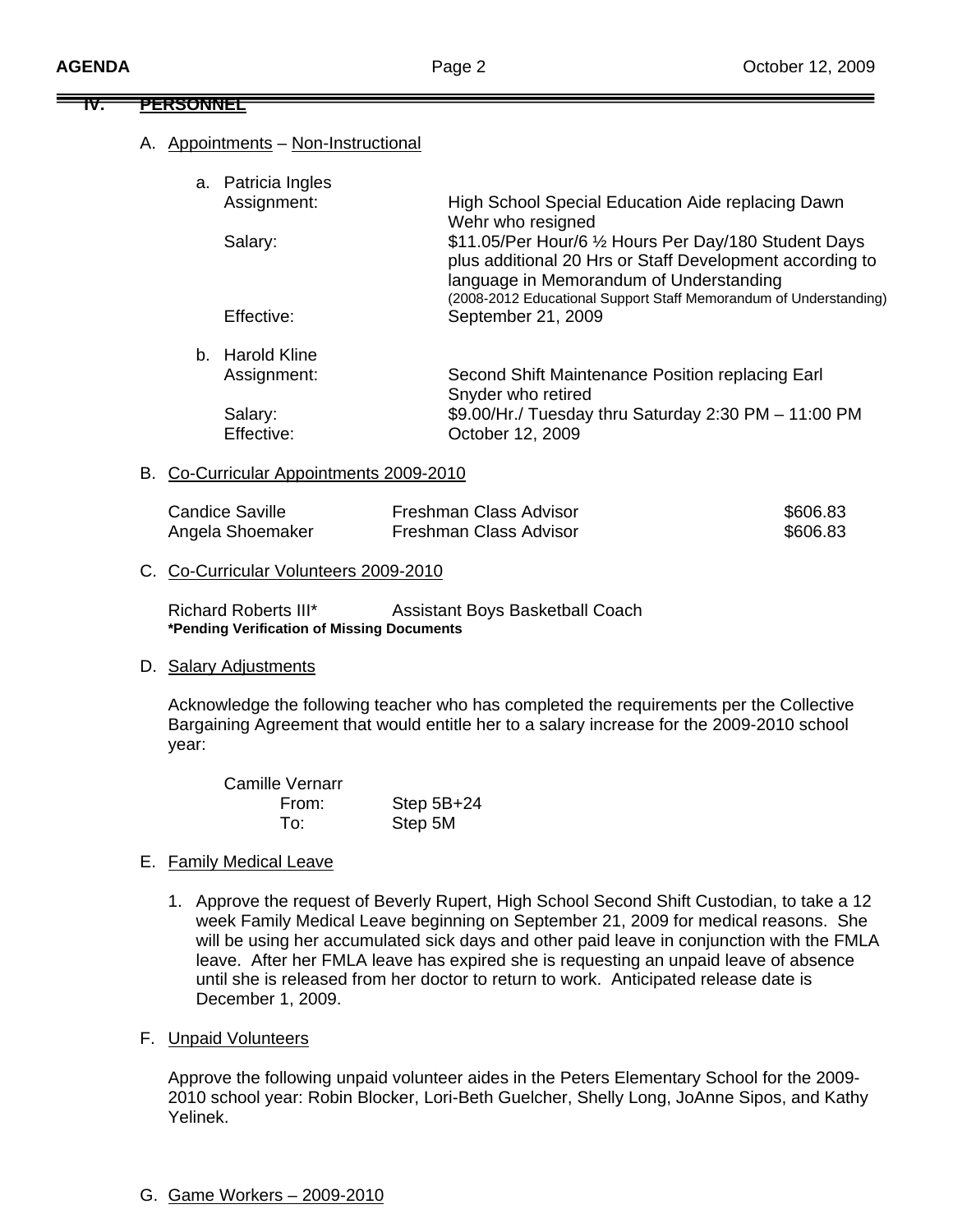Approve the following list of people as Game Workers for the 2009-2010 school year. Game Workers consist of ticket sellers and takers, game announcers, scoreboard operators, timers, field judges, scorekeepers. Rate of pay is consistent with the rates approved on the 2009- 2010 Supplementary Personnel Salary Schedule.

 Terry Bowman Elizabeth Case Kelly Follweiler **Stephen Haas** Kathleen Reese **Eric Schmidt** Jessica Schoenberger **Robert Sutjak** Amy Zeiser

- H. Substitute
	- 1. Instructional

 Approve the following substitute teachers for the 2009-2010 school year at the 2009-2010 substitute teacher rates as approved on the Supplementary Personnel Salary Schedule:

 Amberly Gable – Secondary English Peggy Gallagher – Elementary Jeff Jacobucci – All Subjects Karen Kassis - Elementary Kristen Kentner\* - Elementary Ashley Kunkle\* – Elementary & ESL Joseph Nester – Secondary Social Studies and Special Education Laura Pandel\* - Secondary Social Studies Donald Rehrig\* – Secondary Mathematics Richard Snell – Secondary English Daniel Shea – CLIU Guest Teacher  **\*Pending Verification of Missing Documents**

- 2. Non-Instructional
	- a. Approve the following individuals as substitute secretaries/aides for the 2009-2010 school year at the 2009-2010 substitute rate as approved on the Supplementary Personnel Salary Schedule:

 Peggy Balliet\* Amberly Gable Heather Hughes\* Sally Kasztejna **\*Pending Verification of Missing Documents**

b. Approve the following individuals as substitute cafeteria workers for the 2009-2010 school year at the 2009-2010 substitute rate as approved on the Supplementary Personnel Salary Schedule:

 Peggy Balliet\* **\*Pending Verification of Missing Documents**

## **V. CONFERENCES**

#### **VI. POLICY**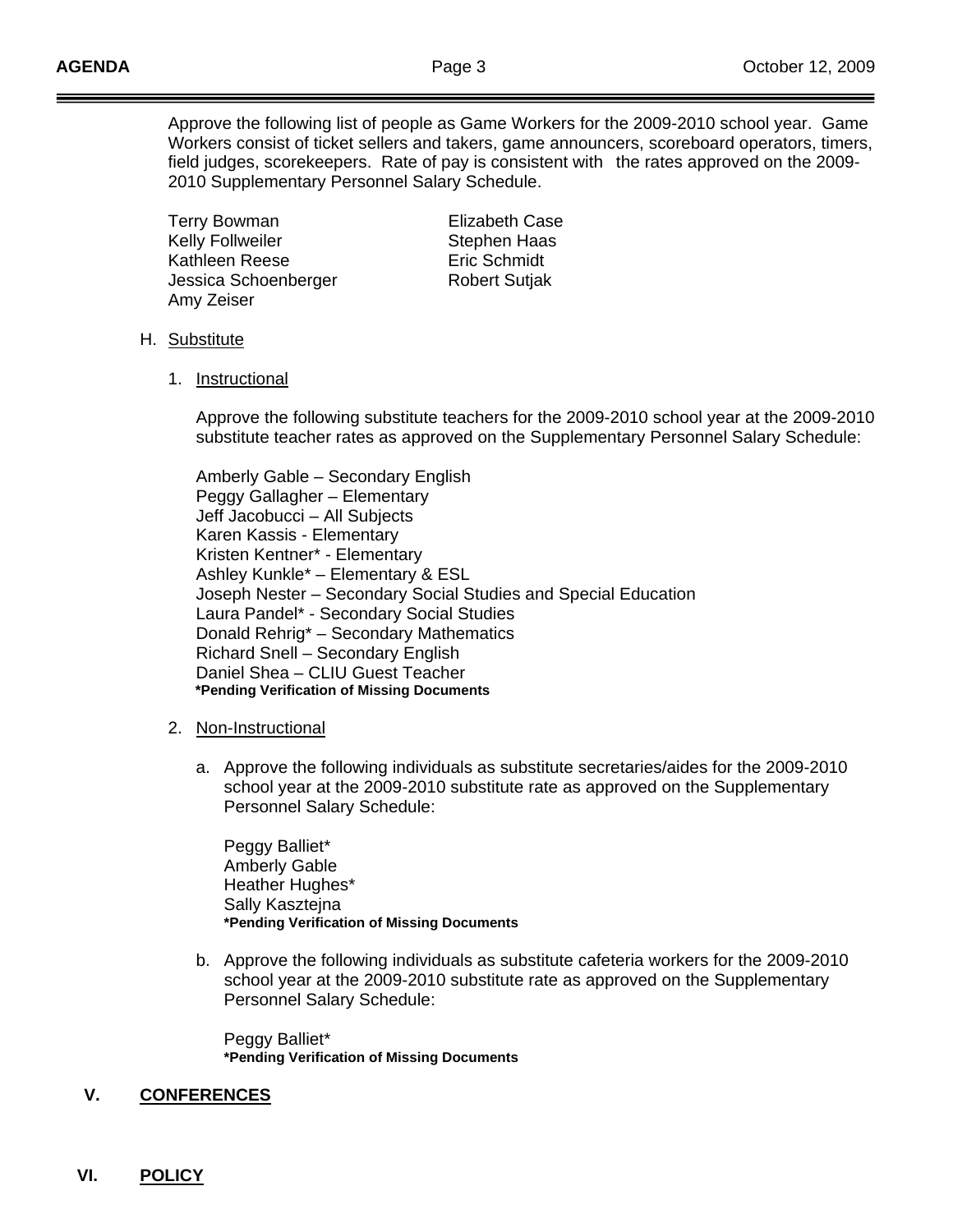#### A. Board Policy – First Reading

Approve changes to school board policy #539 – Classified Employees – Uncompensated Leave, as presented after first reading. **(Attachment #3)**

B. Mrs. Lana Schmidt, high school German teacher, has submitted a request for the continuation of the Student Exchange Program between interested students from the Northern Lehigh School District and the Eduard Spraenger Gymnasium in Landau, Germany. German students will be arriving at Northern Lehigh School District on tentatively on October 1, 2010 and stay until October 14, 2010. Expected expenses to the district will be substitute coverage for the hosting teacher as deemed necessary and bus expenses for day trips as budgeted. Northern Lehigh students will travel to Germany in June 2011 at a time that will coincide with the school year in the Rheinland-Platinate, preferably during the summer months. Trip participants will be responsible for all expenses; however, they do request liability insurance coverage for the entire group, as has been granted since their first exchange trip in 1984. Additional monies needed for this program will be raised through student fundraising efforts. **(Attachment #4)**

### C. Homebound Instruction

- 1. It is recommended that he Board of Education grant homebound instruction for an 11<sup>th</sup> grade student, Student No. 1109160, for five hours per week, effective October 7, 2009 and continuing for approximately 3 months.
- D. Field Trip
	- 1. Biology I Class High School Classes Philadelphia Zoo, Pennsylvania October 28, 2009 – Funded by Students and High School Budget
	- 2. South East Team Middle School Ellis Island, New York May 5, 2010 Funded by PTO and Student Fundraising Efforts
	- 3. West Team Middle School Medieval Times, Lyndhurst, NJ June 3, 2010 Funded by PTO and Student Fundraising Efforts

# **VII. CURRICULUM AND INSTRUCTION**

#### **VIII. OLD BUSINESS**

#### **IX. NEW BUSINESS**

A. Approve changes to the Northern Lehigh School Distinct Emergency Operations Plan as presented. (Separate Attachment to Agenda For Board Members Only) **(Attachment #5)**

#### **X. FINANCIAL**

- A. Approve the Following List of Bills:
	- 1. General Fund month of September
	- 2. Cafeteria Fund month of September
	- 3. Athletic Fund month of September
	- 4. Refreshment Stand month of September
- B. Approve the Following Financial Reports:
	- 1. NLMS Student Activities Account months of September